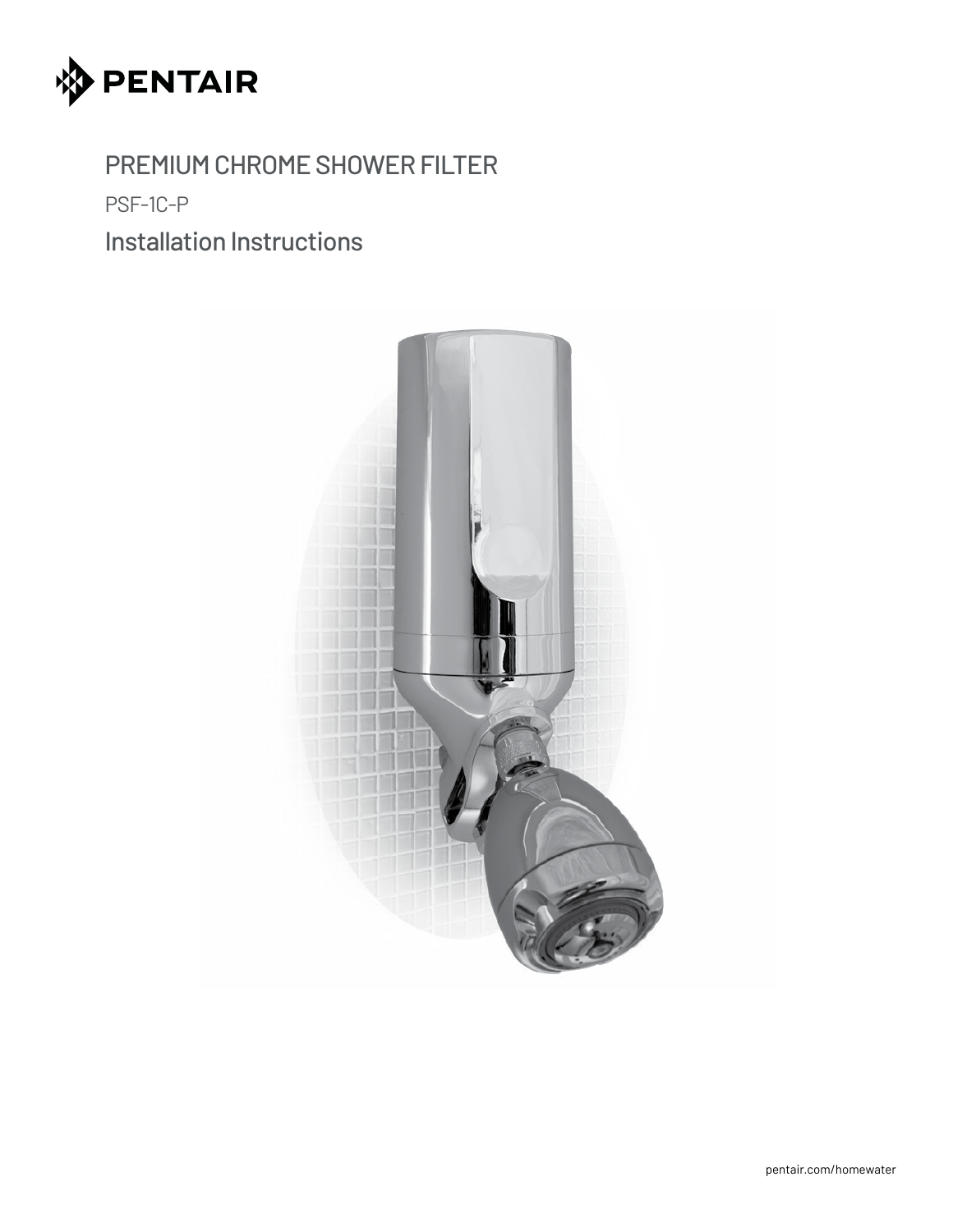

**For best results, use the shower head provided with this system.**

### **COMPLETE PARTS LIST**

**Note: The parts supplied are intended to accommodate a variety of water supply lines. Additional fittings may be needed to fit to your plumbing. Visit pentair.com to view our full line of installation kits.**

| Description                                                     | Qty. | Description                | Qty. |
|-----------------------------------------------------------------|------|----------------------------|------|
| Shower Filter Body, Jacket<br>and Cartridge (already assembled) |      | Fragrance Block (Optional) |      |
| Shower Head                                                     |      | Plumber's Tape             |      |

#### **REMOVE SHOWER HEAD**

Remove your existing shower head from the supply pipe.

#### **INSERT FRAGRANCE BAR**

Figure A shows the location to insert the optional fragrance bar.



**Figure A**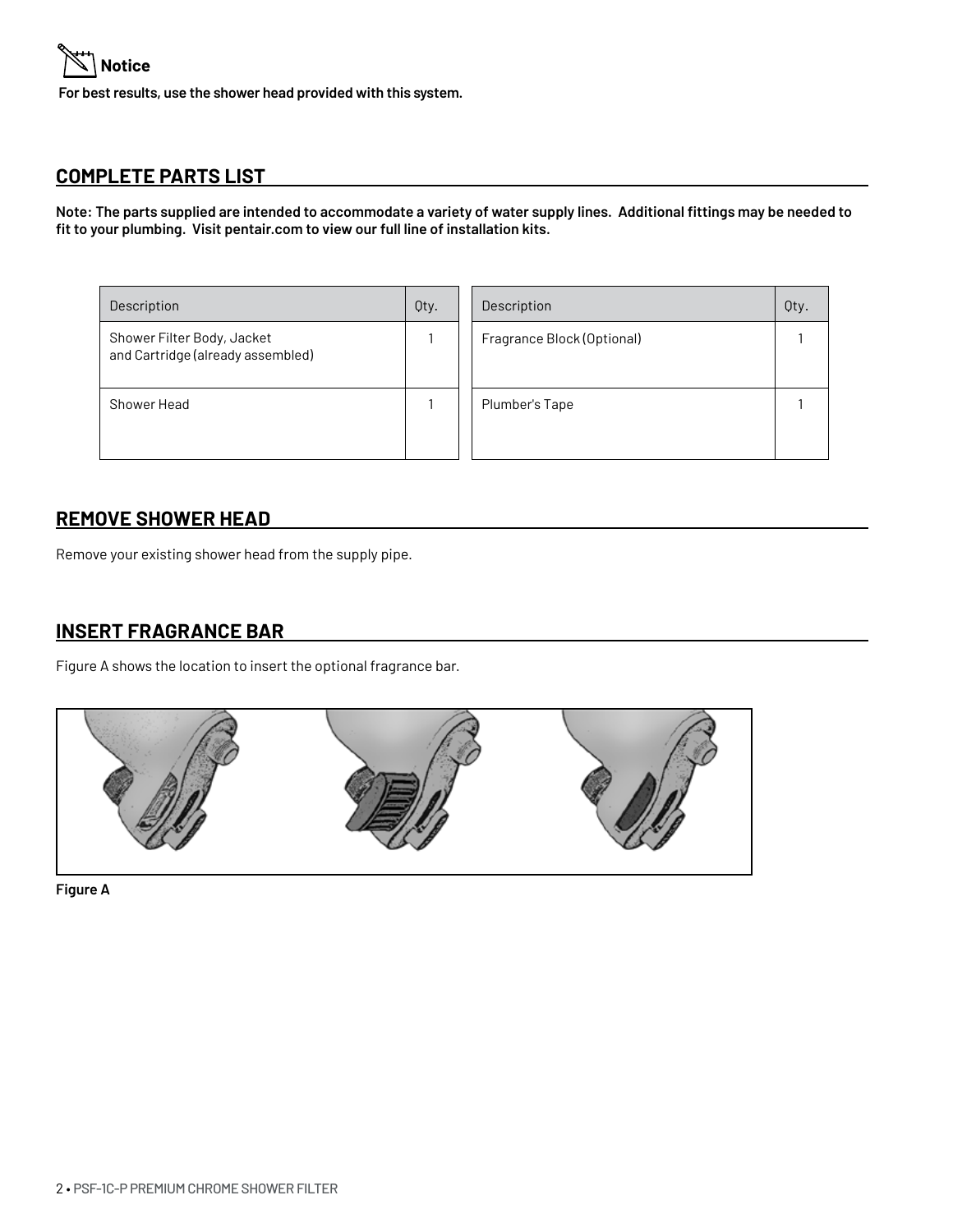

**Ensure the rubber washer is in place in the chrome inlet collar.**

## **FILTER ATTACHMENT**

- 1. Wrap plumbers tape five  $(5)$  or six  $(6)$  around the shower pipe.
- 2. Attach the shower filter body to the side of the shower pipe with the chrome collar. (Figure B)
- 3. Turn clockwise to tighten.
- 4.Use a pair of pliers to turn the chrome collar until the filter system is firmly tightened.

**Caution**

**Do not over tighten the chrome inlet collar. Overtightening may cause the washer to compress into the inside of the shower pipe, resulting in leakage around the connector. If this occurs, unscrew the chrome inlet collar from the pipe, reinstall the washer and reconnect the shower pipe.**



**Figure B**

### **FLUSH FILTER**

#### **Flush and Activate Filter Until Water Runs Clear.**

- 1. Use cold water for the initial flushing. After the water has turned clear, adjust the temperature up to a normal shower temperature. (Please see "Note" below)
- 2. Notice that there is a slight delay in temperature adjustment due to the volume of water in the filter; take this delay into account when making temperature adjustments. Make slight adjustments and wait 30 seconds for temperature change. Run water until clear and then turn off and back on several times. Repeat this procedure until the initial surge of water is free of discoloration.

# **Notice**

**The initial few gallons of water will contain carbon fines and may soil your shower stall. It's a good idea to place a container underneath the shower filter to catch the first few gallons of water. This carbonized water is great for plants; it can be safely discarded in a plant bed or down the drain.**

#### **SHOWER HEAD ATTACHMENT**

Attach the shower head to the filter (Figure C).





**DO NOT use a shower head or wand with a shut off valve. Figure C**